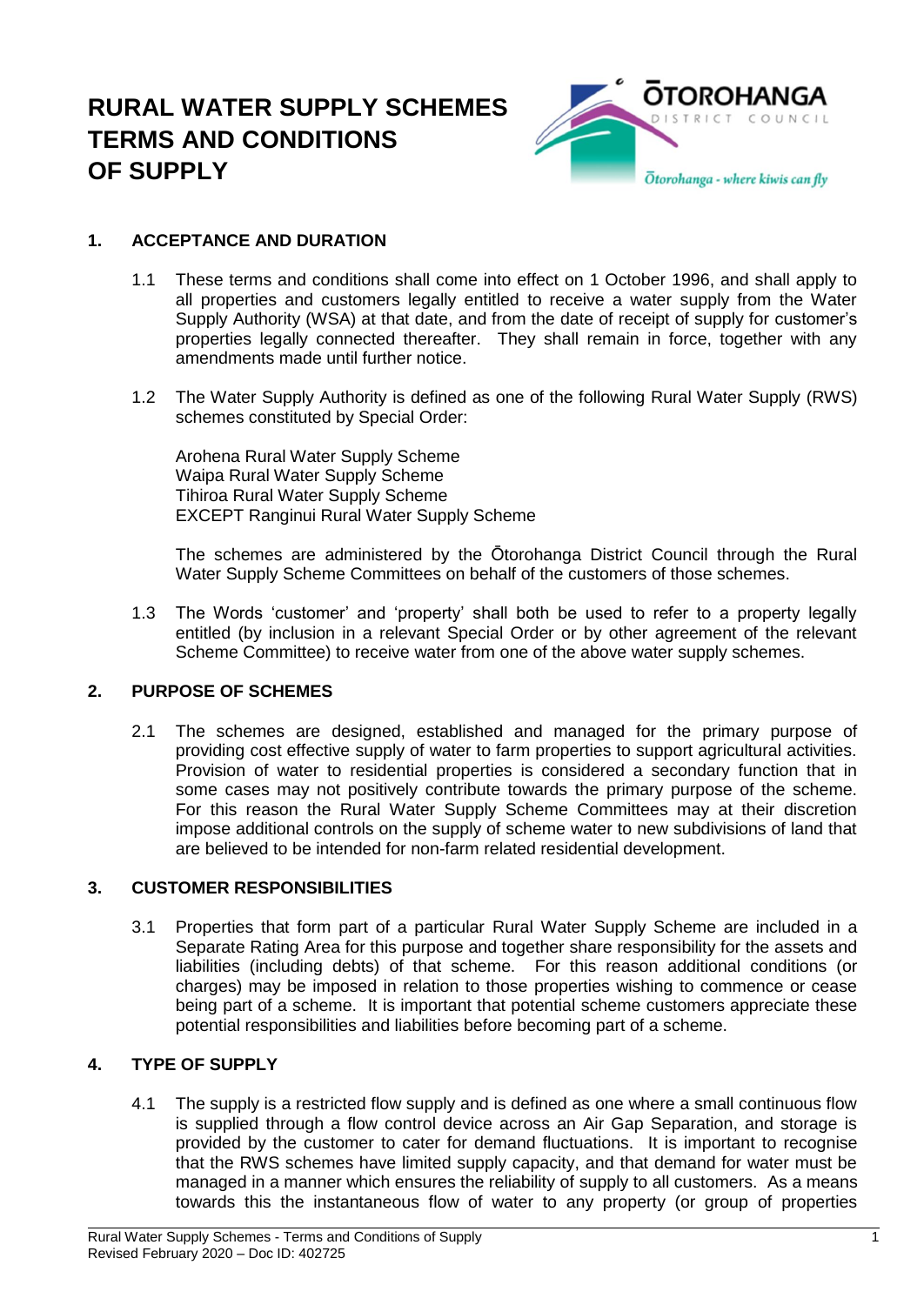subdivided from an original property) shall not exceed that allocated for the original property at the time of scheme design, unless this is specifically authorised by the relevant Rural Water Supply Scheme Committee.

4.2 All customers are required to have a minimum of 24 hours water storage at peak useage rates.

## **5. CONTINUITY OF SUPPLY**

- 5.1 The WSA does not guarantee an uninterrupted or constant supply of water, or maintenance of an existing pressure which is in excess of an agreed level of service, but shall aim to meet the accepted level of supply subject to the exemptions contained below:
	- a) Where works of a permanent or temporary nature are planned which will substantially affect an existing supply, the WSA will consult with all known customers.
	- b) The WSA shall not be liable for any loss, damage or inconvenience which the customer (or any person using the supply) may sustain as a result of deficiencies in, or interruptions to, the water supply.
	- c) If a customer has a particular requirement for an uninterrupted level of service (flow, pressure, temperature or quality), it will be the responsibility of that customer to provide any necessary storage, back up facilities, or equipment.

#### **6. CHANGE IN LEVEL OF SERVICE**

6.1 Should a customer wish to make substantial changes in the volume of water required (eg drystock to dairy conversion) approval in writing shall be obtained from the WSA before doing so.

#### **7. METERS**

- 7.1 Meters for all supplies, and restrictors for Restricted Flow Supplies, shall be supplied installed and maintained by the WSA. These devices shall remain the property of the WSA.
- 7.2 Should any meter be out of repair or cease to register, be removed or tampered with, the WSA shall estimate the consumption for the period since the previous reading of such meter, (based on the average of previous billing periods charged to the customer) and the customer shall pay according to such an estimate.
- 7.3 The customer shall not tamper with the meter or restrictor in any way.

#### **8. SUPPLY PIPE**

8.1 Each privately owned metered water supply pipe shall serve only one customer, and shall not extend by hose or any other pipe beyond that customer's property. Only those properties which form part of the scheme, and who have paid a Capital Contribution to the Scheme, shall be supplied with water.

In particular, and not in limitation of the above, any water which the customer draws from the WSA supply shall not be provided to any other party without the approval of the relevant Scheme Committee.

8.2 No person other than the authorised agents of the WSA, shall without express approval, make any connection to or otherwise interfere with any part of the water supply system.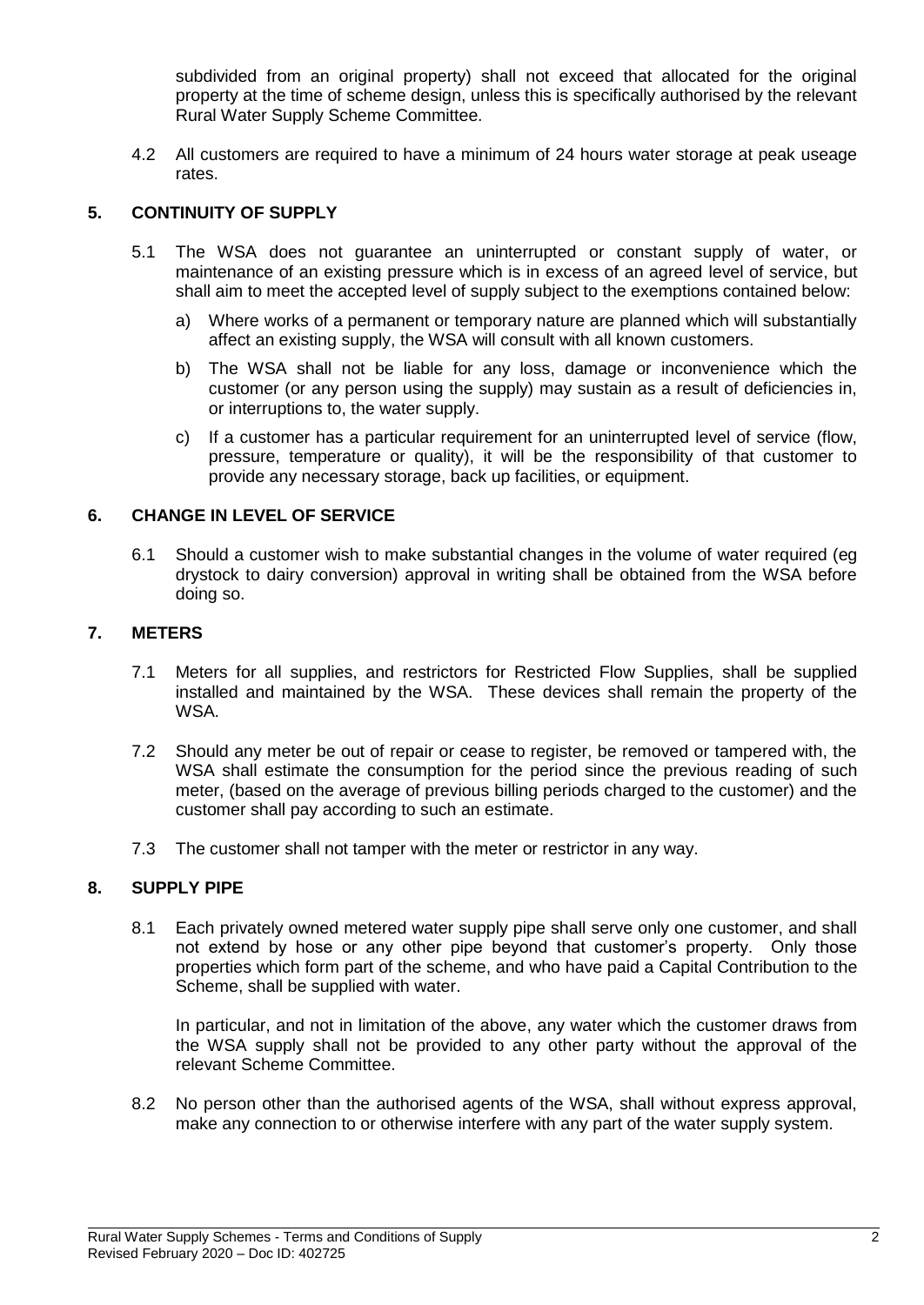#### 8.3 Subdivision

- 8.3.1 In the event of a property on the scheme being subdivided for reason other than farm extension, it shall be the responsibility of the subdivider or property owners to ensure that a separate metered service is provided for each separate title created by the subdivision.
- 8.3.2 In the event of a property on the scheme being subdivided for farm extension, the requirement for water connection shall be waived. However, should the property later be sold or subdivided rule 8.3.1 above shall apply.

### **9. ACCESS**

- 9.1 Supply pipes and reticulation mains are generally on private property and were established with consent of the property owners when the scheme was constructed.
- 9.2 The customer shall allow the WSA access to and about the reticulation mains or supply pipes between 7.30am and 6.00pm on any day for:
	- a) Meter reading without notice.
	- b) Checking, testing and maintenance work with notice being given whenever possible.

Outside these hours (eg for leak detection) the WSA will give notice to the customer.

- 9.3 Under emergency conditions the customer shall allow the WSA free access to and about the mains at any hour.
- 9.4 The customer shall allow the WSA with or without equipment, access to any area of the property for the purposes of determining compliance with these Terms and Conditions.
- 9.5 The customer shall take due care to protect from damage the WSA equipment including pipework, valving, meters and restrictors.
- 9.6 The customer shall maintain the area in and around the point of supply free of soil, growth, or other matter or obstruction which prevents, or is likely to prevent convenient access.

#### **10. BACKFLOW PREVENTION**

10.1 It is the customer's responsibility (under the Building Act 2004, and the Health Act 1956) to take all necessary measures on the customer's side of the point of supply to prevent water which has been drawn from the WSA's water supply from returning to that supply by backflow.

Backflow prevention shall include:

- a) Providing an adequate air gap, or (only with the specific approval of the WSA) use of an approved backflow prevention device.
- b) The prohibition of any direct cross connection between the WSA water supply (potable) and
	- i) Any other water supply (potable or non-potable)
	- ii) Any other water source
	- iii) Any storage tank
	- iv) Any other pipe, fixture or equipment containing chemicals, liquids, gases, or other non-potable substances.